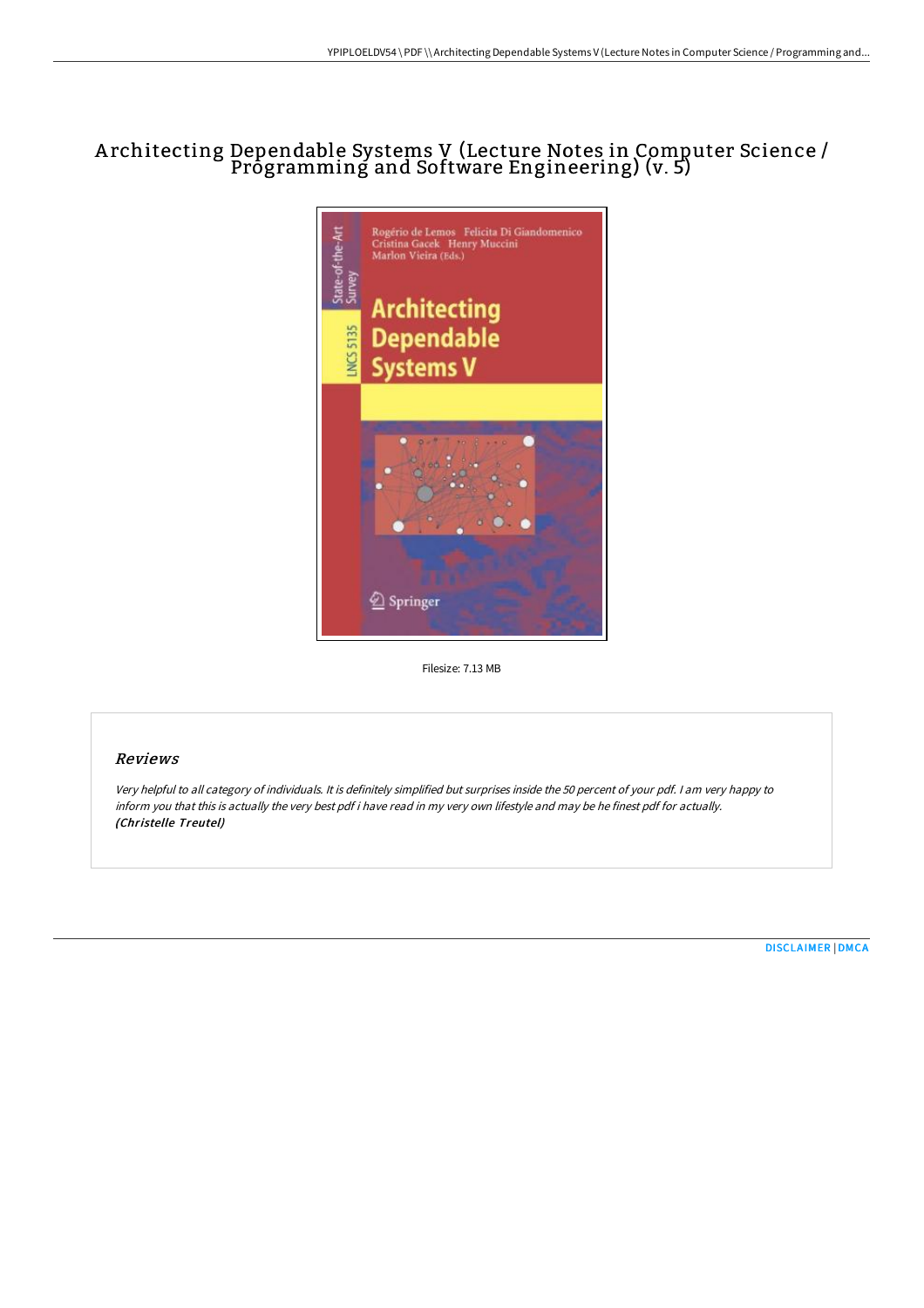# ARCHITECTING DEPENDABLE SYSTEMS V (LECTURE NOTES IN COMPUTER SCIENCE / PROGRAMMING AND SOFTWARE ENGINEERING) (V. 5)



Springer, 2008. Paperback. Book Condition: New. book.

Read Architecting Dependable Systems V (Lecture Notes in Computer Science / [Programming](http://digilib.live/architecting-dependable-systems-v-lecture-notes-.html) and Software Engineering) (v. 5) Online Download PDF Ar chitecting Dependable Systems V (Lecture Notes in Computer Science / [Programming](http://digilib.live/architecting-dependable-systems-v-lecture-notes-.html) and Software Engineering) (v. 5)